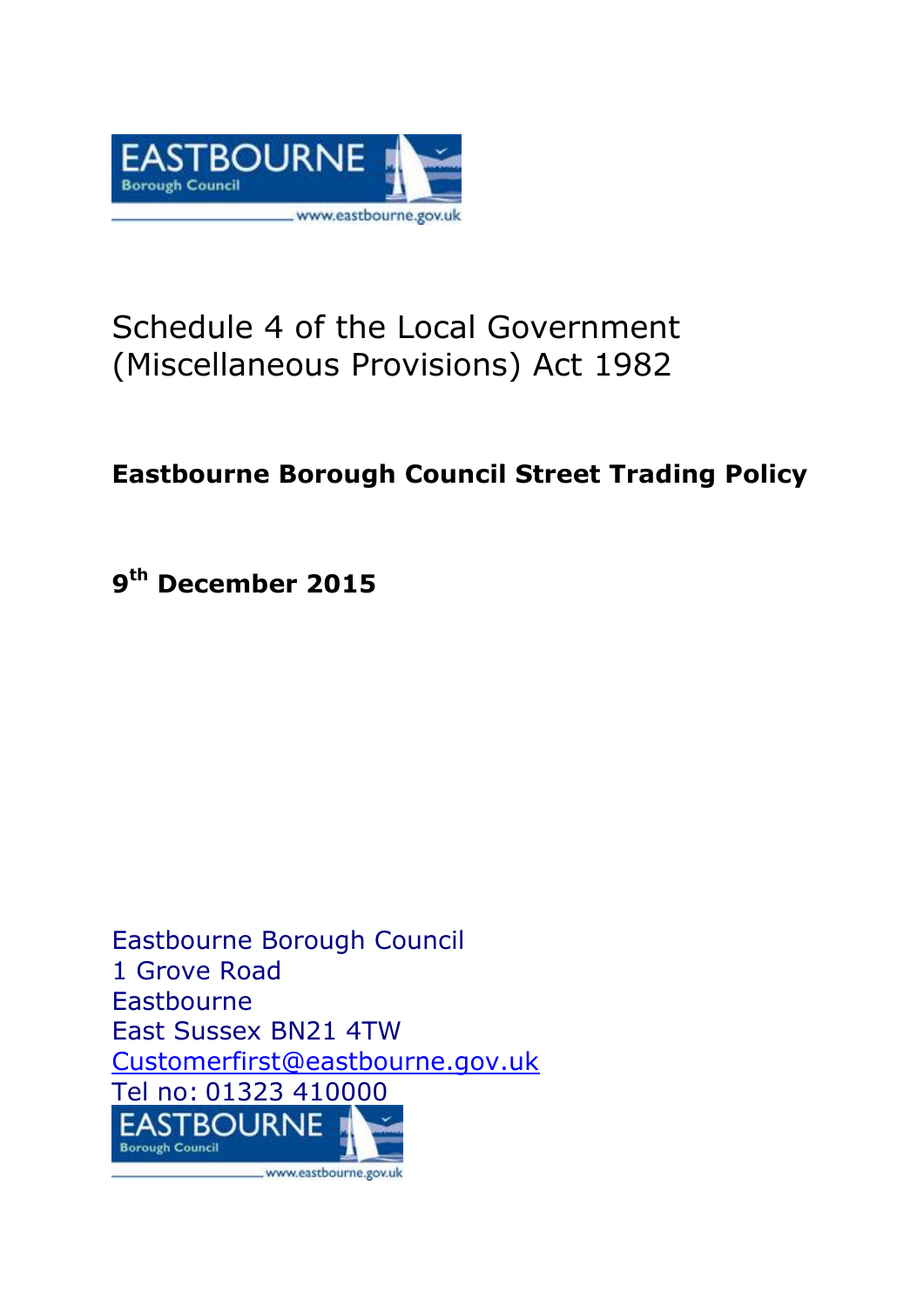## **STREET TRADING POLICY**

#### **1.0 Introduction Scope and Purpose**

- 1.1 Local Authorities have a legal discretion to regulate street trading in their area. If they exercise their discretion they can apply controls across the whole of their administrative boundary or just parts of it. In the early 1980's Eastbourne Borough Council, herein referred to as "The Council" adopted the provisions of Schedule 4 of the Local Government (Miscellaneous Provisions) Act 1982.
- 1.2 The Council agreed at that time to regulate street trading in certain parts of the town centre, predominantly in the central area or in other areas where street trading activity would be considered inappropriate. As detailed below, the Council more recently decided to extend its regulatory coverage to the whole borough.
- 1.3 The purpose of this Street Trading Policy is to provide a decision making framework for the consideration of applications for street trading consents.
- 1.4 This Policy aims to create a street trading environment which complements premises based trading, is sensitive to the needs of residents and businesses, provides diversity and consumer choice. It seeks to enhance the character, ambience and safety of the local environment.
- 1.5 Street trading can be a valuable tool to aid the regeneration of Eastbourne's retail centres. The Council's ability to regulate street trading is set out in Schedule 4 of the Local Government (Miscellaneous Provisions) Act 1982 referred to in this Policy as "the Act".

#### **2.0 Definition of Street Trading**

2.1 Street Trading is defined in paragraph 1 of Schedule 4 of the Local Government (Miscellaneous Provisions) Act 1982 as:

"the selling or exposing or offering for sale of any article (including a living thing) in a street".

2.2 The Act defines the term "street" as including:

"any road, footway, beach or other area to which the public have access without payment"; and a service area as defined in Section 329 of the Highways Act 1980".

2.3 Any part of a street is a "street" for the purposes of the Act.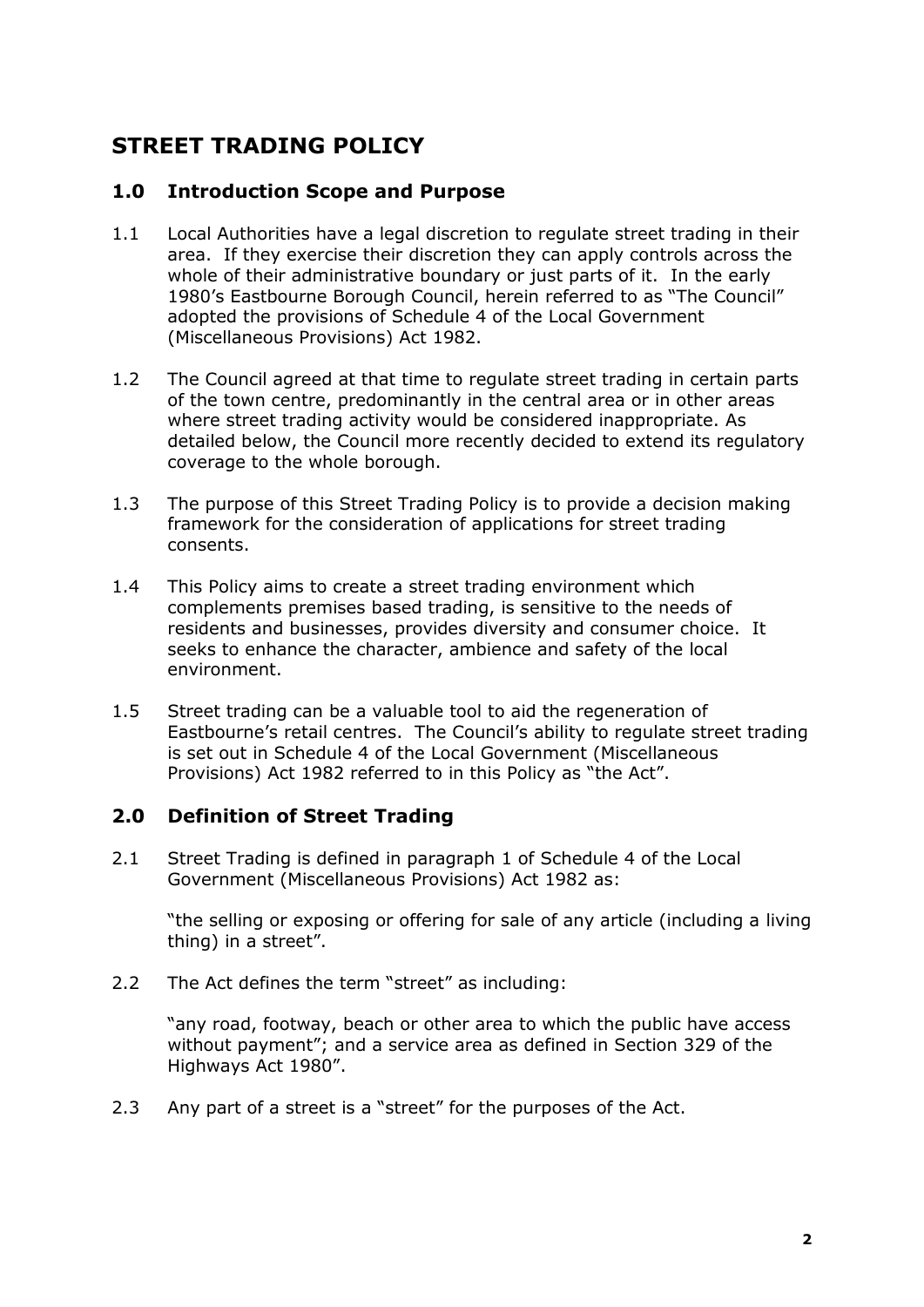- 2.4 As reaffirmed in the case of [West Berks DC v Paine \[2009\] EWHC 422](http://www.taxi-driver.co.uk/phpBB2/viewtopic.php?f=13&t=18621&sid=0fbf53be97fd24842f3e8cbc22dd9385)  [\(Admin\)](http://www.taxi-driver.co.uk/phpBB2/viewtopic.php?f=13&t=18621&sid=0fbf53be97fd24842f3e8cbc22dd9385) any area to which the public have access without payment is considered, for the purposes of this legislation, as a "street". Under the wide re-designation of the status of all the roads and streets within the Borough passed by the Full Council in February 2012 and confirmed by them in July 2012 after the statutorily required consultation and advertisement, this includes areas such as free car parks at Shopping Centres etc.
- 2.5 The Act at paragraph 1(2) of Schedule 4 states that the following types of trade are not street trading:

(a) a pedlar trading under the authority of a pedlar's certificate granted under the Pedlar's' Act 1871;

(b) anything done in a market or fair, the right to hold which was acquired by virtue of a grant, enactment or order;

(c) trading in a trunk road picnic area provided by the Secretary of State under Section 112 of the Highways Act 1980;

(d) trading as a News Vendor;

(e) trading carried on at premises used as a petrol filling station;

(f) trading carried on at premises used as a shop or in a street adjoining a shop where the trading carried on is part of the business of the shop;

- (g) selling things, or offering or exposing them for sale, as roundsmen
- 2.6 For the purposes of street trading activity, streets are designated as either **'prohibited,'** or **'consent'** streets. The location of prohibited and consent streets in Eastbourne is included in **Appendix A**.
- 2.7 A map of the town centre area defined in this policy is included in **Appendix B.** A definition of the different classifications is set out below:

#### **3.0 Prohibited Streets**

- 3.1 If a street is designated as a **"prohibited street"** then a criminal offence is committed by any person engaging in street trading in that street. There could be a number of reasons for wishing to designate a street as prohibited.
- 3.2 For example, the street may not be wide enough to facilitate a trader or the Council may wish to restrict trading at a particular location.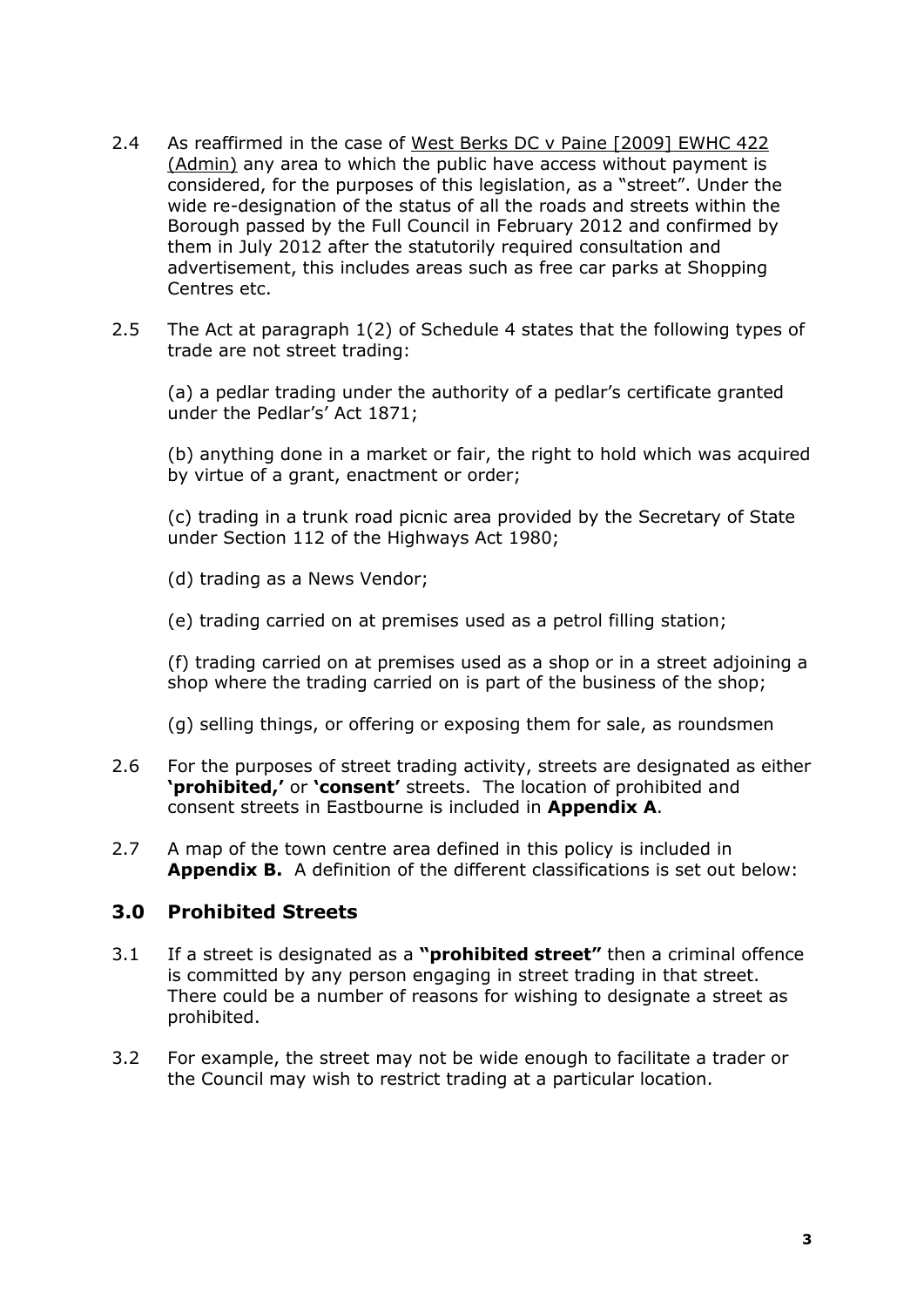#### **4.0 Consent Streets**

- 4.1 If a street is designated as a **"consent street,"** then street trading without consent is a criminal offence. The Council is bound to act reasonably and consistent with its general obligations, for example those under the Human Rights Act 1998.
- 4.2 However, subject to this, the Council enjoys a very wide discretion with regard to the granting or refusal of street trading consents. It does not have to rely upon specific statutory grounds in order to refuse an application for grant or renewal of a consent. This may include:
	- That there are sufficient traders in the locality;
	- The proposed operation is likely to cause noise, nuisance or disturbance
	- There is insufficient space for trading to take place
- 4.3 There is no statutory right of appeal against any Council decision made in respect of a street trading, although in theory a demonstrably unreasonable decision could be challenged by way of judicial review. A street trading consent can only be granted for a period not exceeding twelve months, and can be revoked at any time.
- 4.4 When granting or renewing a consent, the Council may attach any reasonable conditions to it. The Council may, at any time, vary the conditions attached to a consent.
- 4.5 Any such variations will be notified in writing to the named person on the application, and to whom the consent has been approved, and will take effect immediately, or on the date contained within the notification letter.

#### **5.0 Policy Considerations**

- 5.1 This Policy facilitates the administration of applications for street trading consents. Central to the Council's policy are a number of objectives which are set out below:-
- 5.2 **Public Safety:** The proposed location of the activity should not present a significant risk to the public in terms of highway safety and obstruction. This would include the consideration of factors such as: - interference with sight lines for road users, and pedestrian access including access for the disabled. The views of the Highway Authority may also be sought in this regard.
- 5.3 **Commercial Issues:** Consideration will be given to the number of other traders in the vicinity of the application site and whether the street trading proposed is for a similar type of product or offer. The Policy aims to protect against the over proliferation of street traders, and is mindful of the impact such can have in an existing retail area or other localised issues.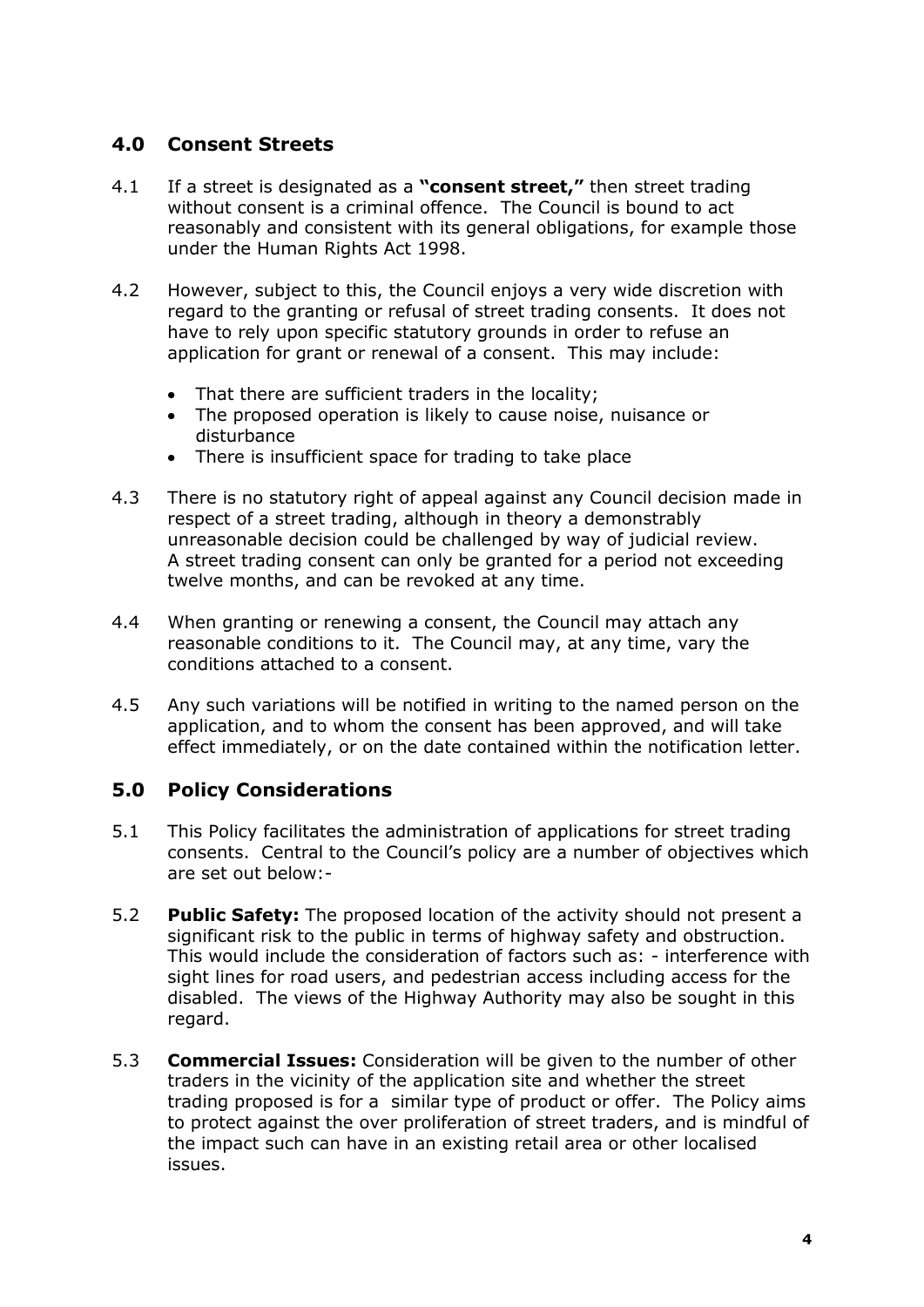- 5.4 **Prevention of Crime and Disorder:** The proposed activity should not present a risk to crime, disorder or give rise to anti-social behaviour and related nuisance. This is likely to be more of an issue in respect of applicants wishing to trade in the later hours, or where the area is a crime hotspot or has an issue with anti-social behaviour and nuisance.
- 5.5 **Prevention of Public Nuisance:** Consideration will be given to measures taken to reduce the risk of nuisance from noise, refuse, vermin, fumes and smells. The street trader shall be personally responsible for the removal and disposal of any waste created by that activity. He/she shall return the area back to its original condition at the conclusion of each trading occasion.

### **6.0 Council Resolution**

#### 6.1 **On 22/2/12 Eastbourne Borough Council passed a resolution, which it confirmed after the statutorily required consultation on 18/7/12, to designate various streets as "consent" and "prohibited streets." The resolution stated:**

"The Council hereby seeks to make a resolution awarding 'consent street' status to all streets in the Borough, except for the seafront promenade and beach up to high tide, which will be designated as a "prohibited street" where street trading is prohibited unless it is in connection with a pre-planned, Council authorised event. Street trading will also prohibited on all classified A Roads, and/or where the speed limit exceeds 30 miles per hour. The consent streets, where the Council considers necessary, will include the allocation of specific 'pitches' where street trading can take place to facilitate monitoring and enforcement."

### **7.0 Site Assessment**

- 7.1 The Council will identify suitable pitches for street trading and will also consider applications from individuals to create new pitches in specific locations if the applicant can demonstrate a clear demand for the goods or service to be provided.
- 7.2 Consents may be issued to mobile artists who sketch or paint, sell their work and move from a location to location which will be specified on the consent.
- 7.3 In determining whether to create a street trading pitch, the Council will have regard to:
	- Any effect on road safety, either arising from the siting of the pitch or from customers visiting or leaving;
	- Any loss of amenity caused by noise, traffic or smell;
	- Existing traffic orders;  $\bullet$
	- Any potential obstruction of pedestrian or vehicular access, for  $\bullet$ example where the road by its overall design makes street trading unsuitable, it is narrow or one way;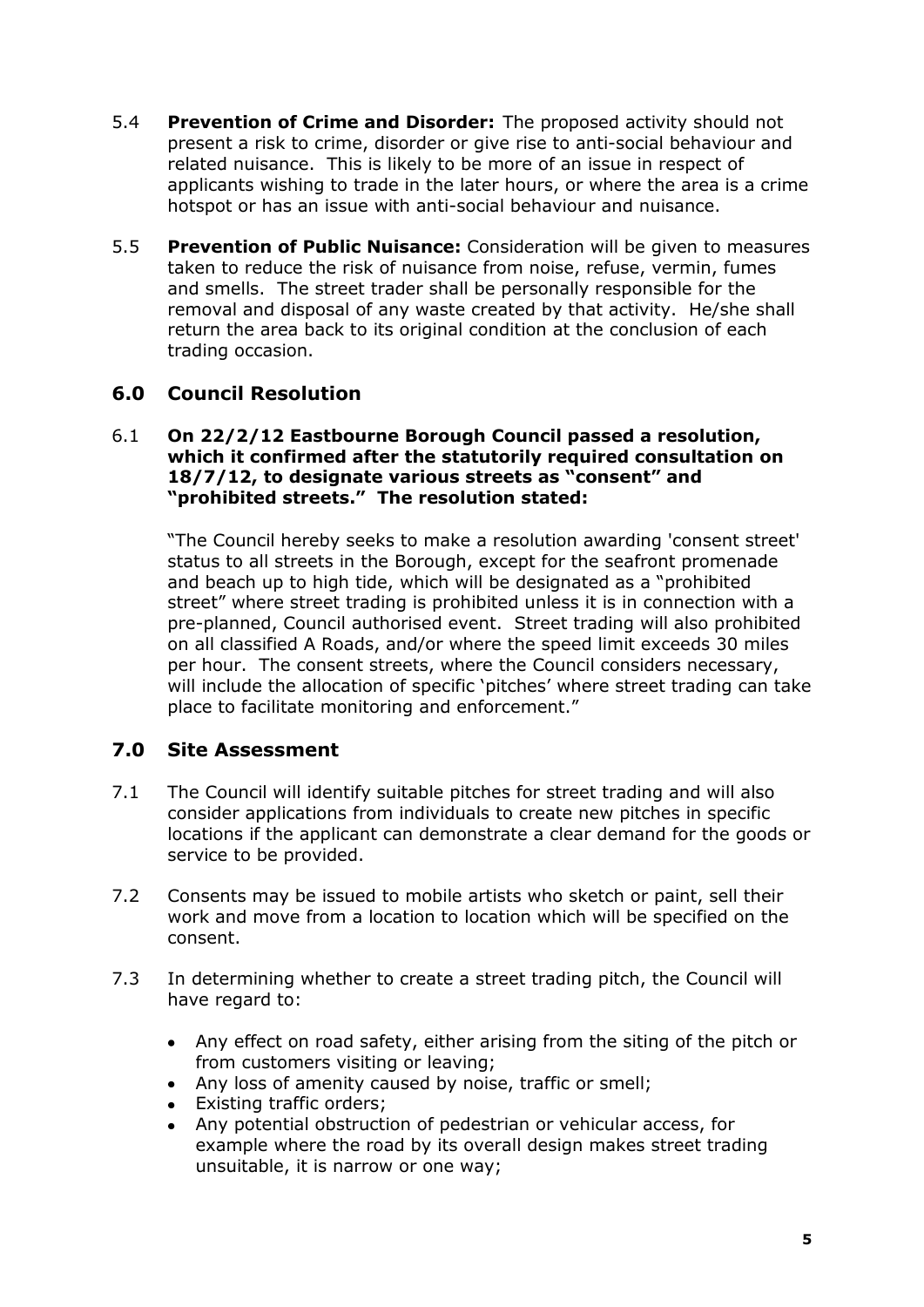- $\bullet$  . Any obstruction to the safe passage of pedestrians;
- The safe access and egress of customers and staff from the pitch and immediate vicinity.
- The proximity of such to business and/or residential accommodation where is likely to cause noise, nuisance or disturbance.

#### **8.0 Consultation for New Pitches**

- 8.1 Before a new pitch is created, the Council will consult for a minimum of 28 days, and seek representations from:
	- $\bullet$ Occupiers of premises immediately adjacent and opposite the proposed location;
	- Ward Councillors;
	- Sussex Police;
	- East Sussex County Council.
	- Other parties the Council considers appropriate.  $\bullet$
- 8.2 The Council will also consider any responses received in relation to public notices on the highway.
- 8.3 Any objections from consultees will be assessed against the criterion set out above, but this list is not exhaustive. An application will normally be determined by an authorised officer, but in exceptional circumstances, may be referred to a Licensing Sub Committee for consideration.

### **9.0 Sustainability and Product Type**

- 9.1 The applicant should set out measures to reduce the environmental impact of the proposed activity. Typically, this could include the use of recyclable products and energy efficient processes. Consideration will also be given to the type of products sold, and the suitability of the products at the location requested, particularly where there are established outlets selling similar products. The sale or supply of live animals shall be strictly prohibited.
- 9.2 In general, street trading consents will not be granted where the product to be traded is similar to products sold within existing outlets in the direct vicinity. Goods will normally consist of craftwork, fresh flowers and foodstuffs. Other types of trading, including the provision of services will be considered on a pitch by pitch basis.

### **10.0 Hours of Operation**

10.1 Street trading hours will normally mirror those of existing outlets that may be in the immediate vicinity. In the case of food outlets, trading hours will be determined on a pitch by pitch basis.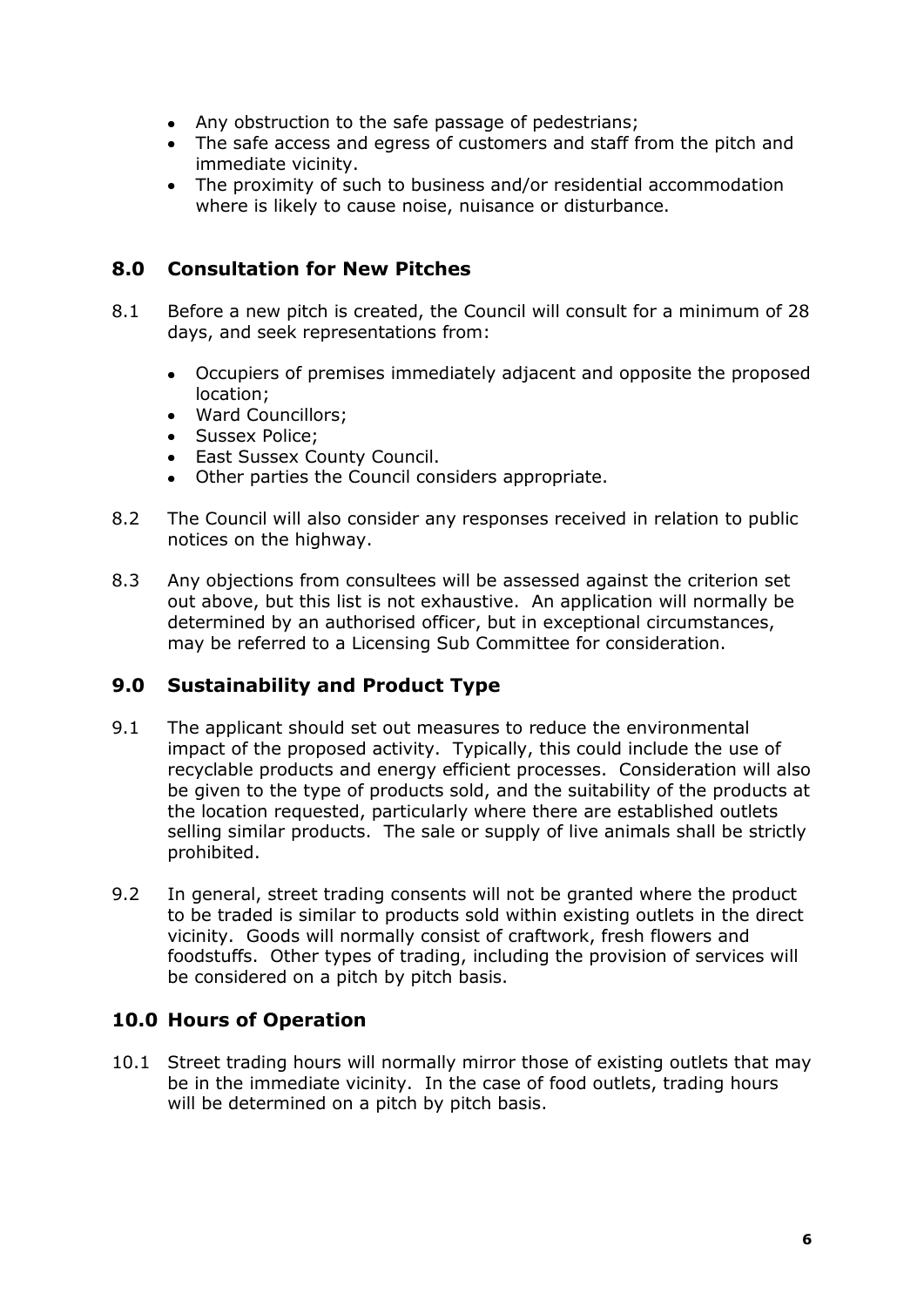### **11.0 Suitability of Trading Unit**

- 11.1 The vehicle, trailer or stall to be used will be of a high quality design/build, and will add to the quality of the street scene. . The unit shall comply in all respects with any legal requirement relating to the trading activity proposed. It must also be deemed roadworthy, and comply with any relevant traffic provisions and laws.
- 11.2 This list is not exhaustive, but it includes the following legislation, and any subsequent revisions:-
	- (a) Food Premises (Registration) Regulations 1991
	- (b) Food Safety Act 1990
	- (c) Food Premises (Registration) Regulations 1991
	- (d) Food Safety Act 1990
	- (e) Food Safety (General Food Hygiene) Regulations 1995 (as amended)
	- (f) The Food Safety (Temperature Control) Regulations 1995
	- (g) Health and Safety at Work etc. Act 1974 and any regulations made under this Act.
	- (h) Environmental Protection Act 1990
	- (i) Licensing Act 2003
- 11.3 A pitch is defined as an area of space measuring no more than 3 metres by 3 metres per trading unit. Where this is exceeded, the Council may take enforcement actions and/or charge a supplementary fee.

#### **12.0 Submitting an Application**

12.1 Application forms are available from

Eastbourne Borough Council 1 Grove Road **Eastbourne** BN21 4TW

E mail: [customer first@eastbourne.gov.uk](mailto:licensing@eastbourne.gov.uk)

Website: [www.eastbourne.gov.uk/licensing](http://www.eastbourne.gov.uk/licensing) Telephone: 01323 410000

- 12.2 The following will be required to be submitted with the application:-
	- (a) A completed and signed application form.
	- (b) The application fee.
	- (c) Where the proposed activity will take place at a fixed position a map of at least 1:200 scale should be submitted clearly identifying the proposed location by marking the site boundary with a red line.
	- (d) Two colour photographs of the trading unit illustrating different elevations of the unit.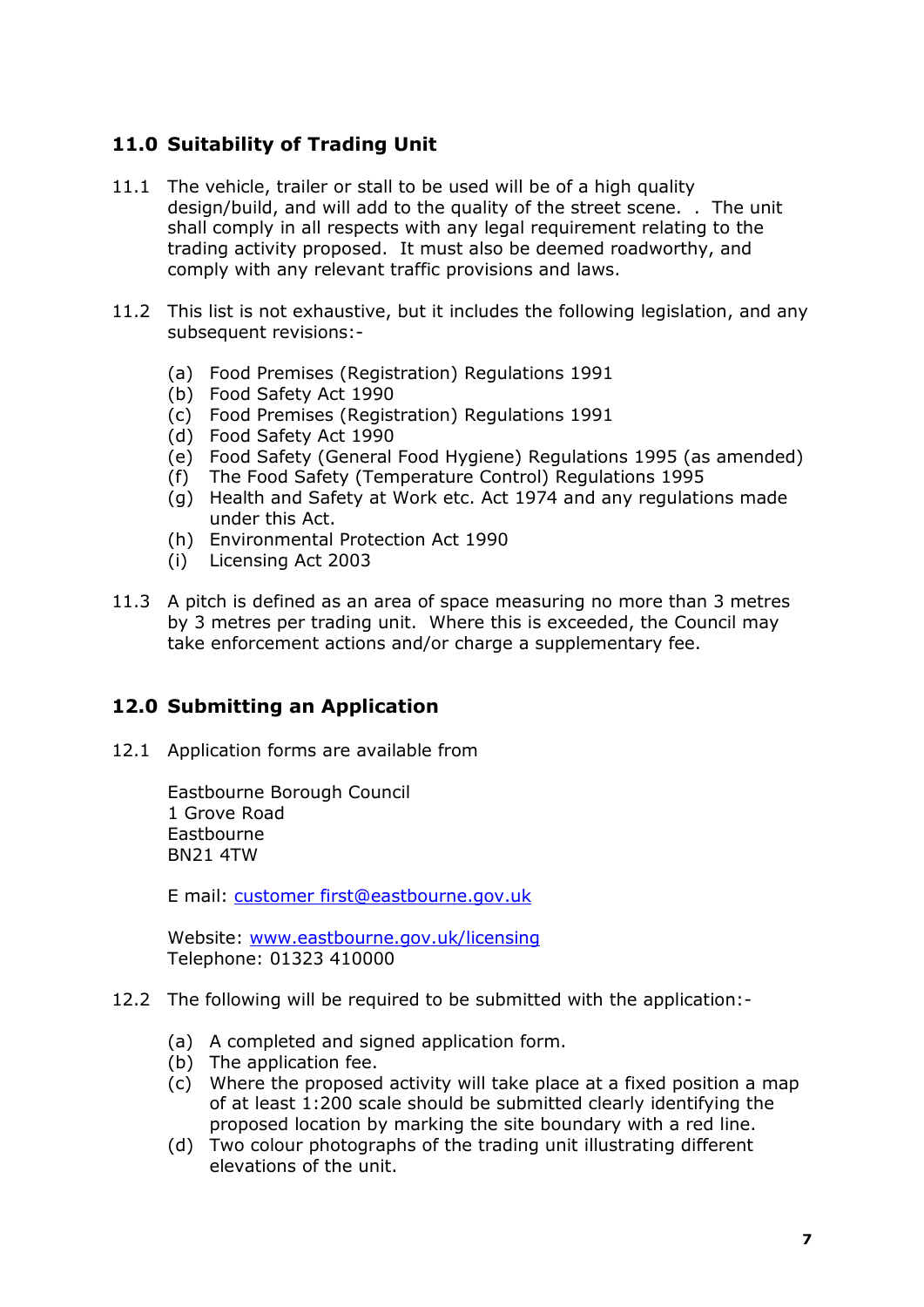- (e) A copy of the certificate of insurance covering third party and public liability risks to the level of £5 million.
- (f) 2 colour passport photographs of the applicant.

### **13.0 Who Will the Council Consult?**

- 13.1 Before any consent is granted, the Council will normally consult with the following agencies or persons. A period of twenty eight days will be allowed for comments to be received. The application will normally be determined within ten working days after the initial consultation period of 28 days. Applicants are therefore advised to make application to trade in good time of any proposed activity; otherwise the application may be refused.
	- (a) Sussex Police
	- (b) Planning Department (Eastbourne Borough Council) (EBC)
	- (c) Highways Department (East Sussex County Council) (ESCC)
	- (d) Health and Environment Noise Team (EBC)
	- (e) Food Safety Team (EBC)
	- (f) Ward Councillors (EBC)
	- (g) Others as the Council sees fit.

#### **14.0 How the Council Makes its Decision**

- 14.1 If, when undertaking consultation on an application, no adverse representations are received, or where representations can be resolved by way of mediation, then the application will normally be decided by an authorised Council Officer.
- 14.2 Where representations are received and remain unresolved, the application may, in exceptional circumstances, be referred to and heard by a Licensing Sub Committee. The applicant will be advised in writing of the date, time and place when the application will be heard. The Council will follow its standard Licensing Sub Committee procedure.
- 14.3 In the event of a street trading consent, the law does not currently offer a right of appeal. However, the Council will, where it considers appropriate, offer reasons for refusal. When a consent is refused, the fee will be retained.
- 14.4 The Council will also reserve the right to suspend these pitches at any time to accommodate works on the highway, and to facilitate other street scene activity.

#### **15.0 Duration of Permissions and Fees**

- 15.1 Street trading consents will normally be issued for one of the following periods:
	- (a) Daily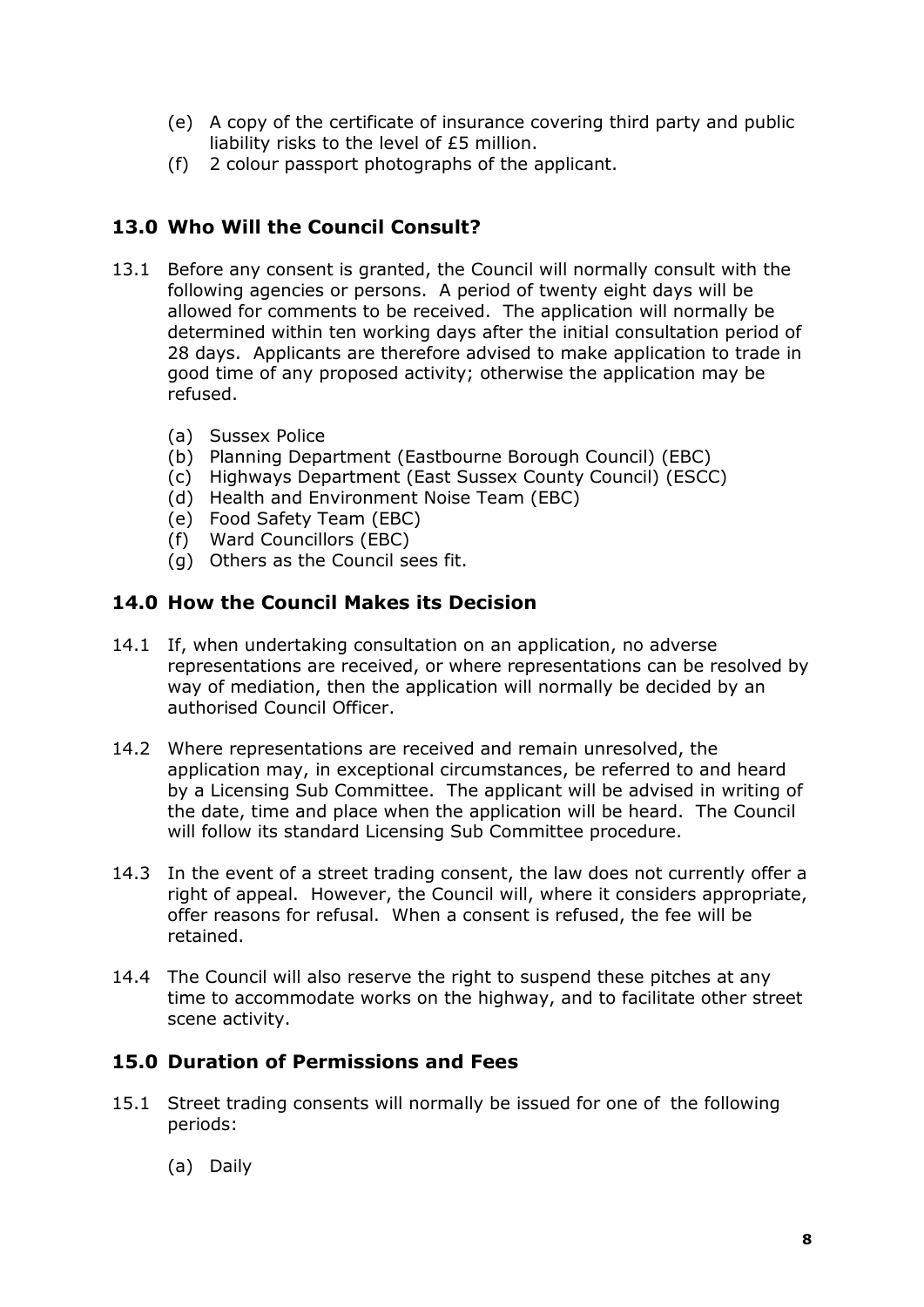- (b) Weekly
- (c) Annual (a maximum of 12 months)
- 15.2 All fees must be paid in full in advance, otherwise the application will be deemed invalid. A list of the fees and charges is included at **Appendix C**.
- 15.3 If permission is revoked or surrendered, no refund of the fee will be made. Failure to maintain payments may result in the consent or licence not being renewed, or the consent being withdrawn/ deemed to have lapsed.
- 15.4 Where consent has been approved for a particular individual or operation, this does not set a precedent, nor create an entitlement that that individual will be granted permission for that, or another location within a consent street.

#### **16.0 Conditions and Enforcement**

- 16.1 Standard conditions are contained at **Appendix D**. These will usually be attached to all consents issued. These conditions include details regarding the holder's responsibility to maintain public safety, prevent nuisance, and to preserve local amenities.
- 16.2 Further conditions may also be attached, limiting the days and the hours when street trading is permitted, the goods which may be sold, the size of the trading pitch or any other matter the Council deems appropriate.
- 16.3 Failure to comply with conditions may lead to revocation, or non-renewal of consent to trade.
- 16.4 Persons engaging in street trading (as defined in the Act) without consent to trade, or who fail to comply with the conditions will be liable to prosecution under paragraph 10 of Schedule 4 of the Act.
- 16.5 Decisions regarding enforcement action will be made in accordance with the Licensing Enforcement Policy adopted by the Council.

#### **17.0 Street Trading Consent does not:**

- Permit trading outside the terms of the Consent
- Indicate that planning permission is not required
- Indicate that the unit is exempt from business rates
- $\bullet$ Override parking restrictions or any other traffic regulations
- Imply approval under *any* other system of control or regulation e.g. planning or licensing.

All applicants for street trading are strongly advised to ensure that all necessary consents/permissions required under the Planning or Licensing Acts are obtained **before** the commencement of trade and that food registration is sought, as appropriate.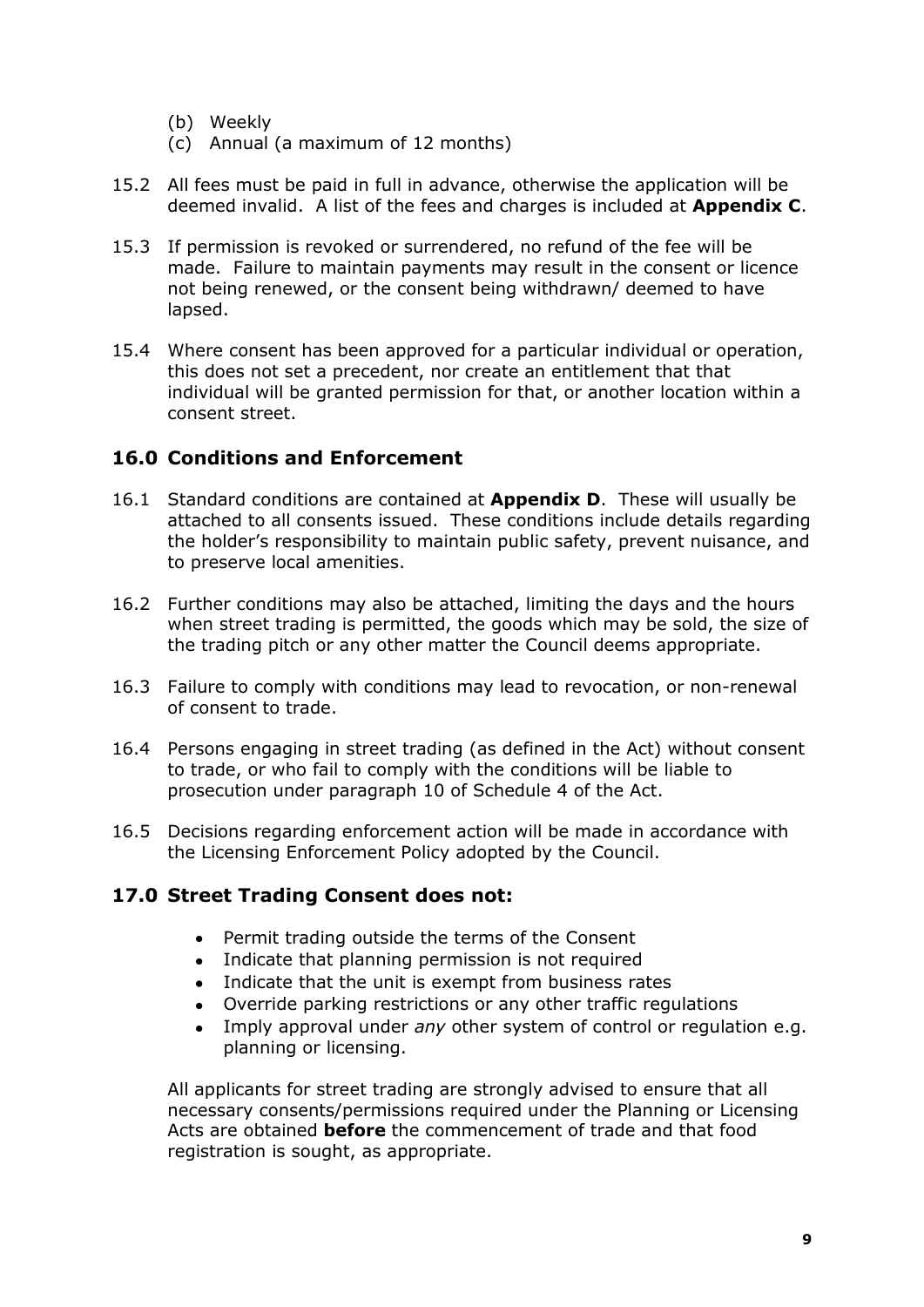# **Appendix A**

### **TOWN CENTRE**

### **Consent & Prohibited Streets in the Borough**

Many of the streets in the Borough of Eastbourne are designated as "consent streets," where, subject to the necessary licence consent being in place, street trading is permitted. Several are defined as "prohibited streets" where street trading of any type is prohibited.

The Town Centre is the area bounded by the blue line on **Appendix B**, and mirrors the area defined in the Town Centre Area Action Plan. With the exception of authorised street markets/events taking place in the Town Centre, all other street trading is prohibited unless specifically authorised by the Licensing Authority.

"Prohibited Streets," are identified as those which are designated as a classified "A Road," and/or where the speed limit for that road exceeds 30 miles per hour. It also includes the seafront promenades, and the beach up to high tide mark. In "prohibited streets," street trading is not permitted.

Where a street is awarded consent status, any applications will be considered within the context of the broader Street Trading Policy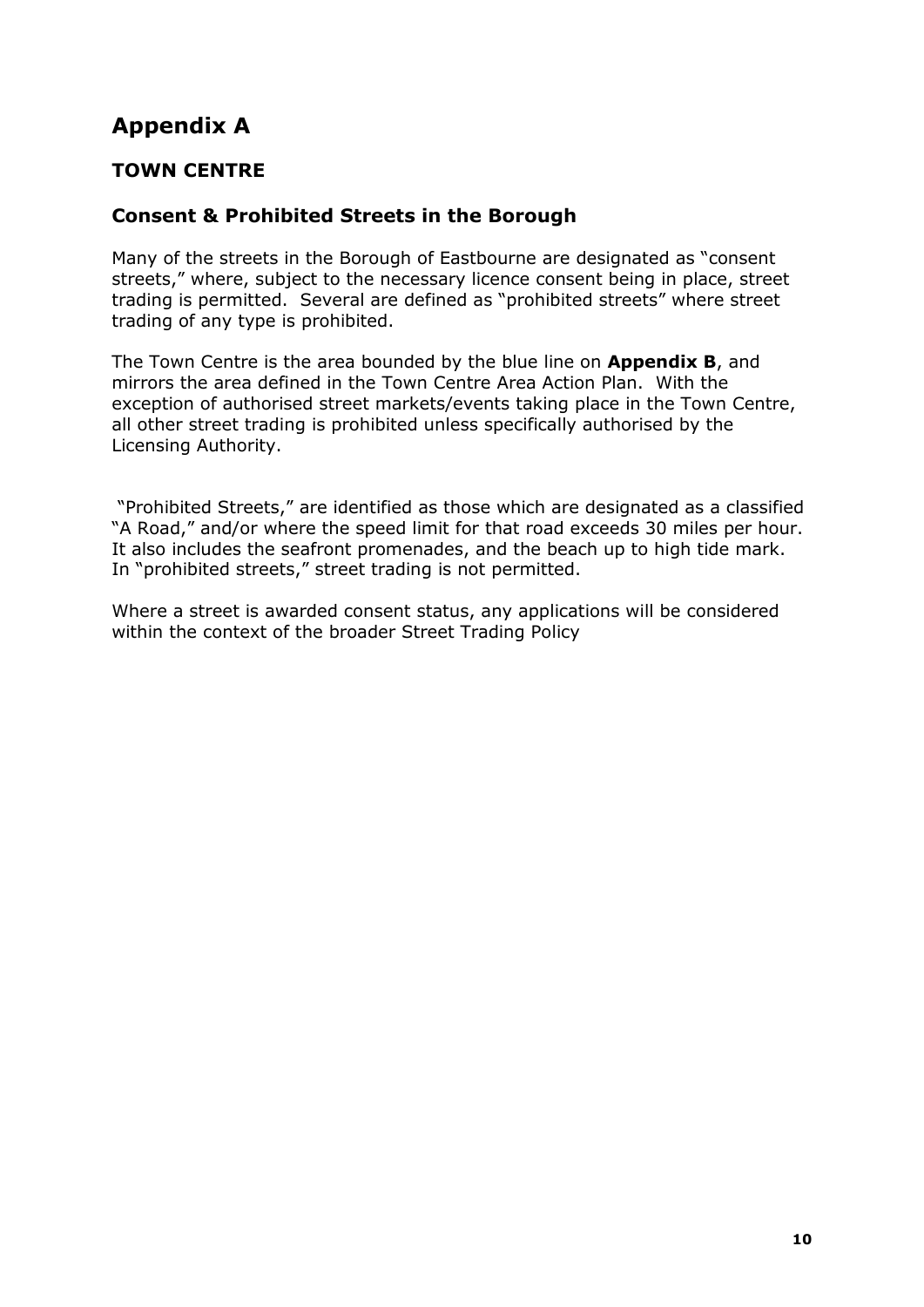# **APPENDIX B - Town Centre Area**

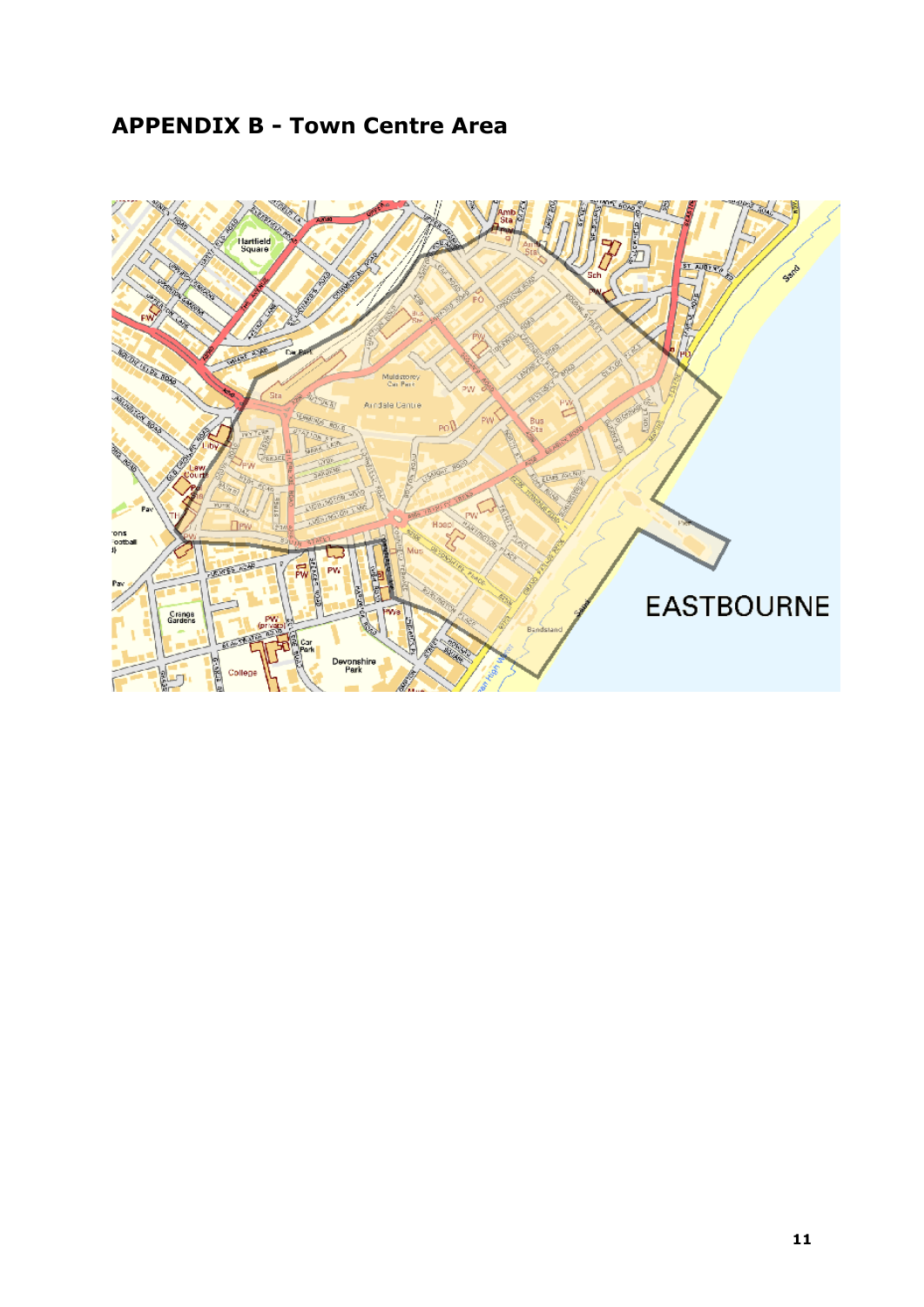# **Appendix C**

#### **Street Trading Fees (These may be amended from time to time by the Council's General Licensing Committee)**

#### **Eastbourne**

|                        | Dall                         | W<br>x     | `nua.<br>Η.             |
|------------------------|------------------------------|------------|-------------------------|
| -<br>AVA'<br>⊿ہ⊣<br>cc | $\sim$ $\sim$ $\sim$<br>ں بے | - -<br>. . | $\sim$ $\sim$<br>ັ<br>_ |

#### **Street Market Fees**

#### **Per Stall, per established market operated on behalf of Eastbourne Borough Council or as part of a Council authorised event:** £1

If consent is sought for a shorter period, then the daily and weekly fees agreed by the Committee would apply.

The flower salesman who has "grandfather rights" and operates in the town centre could still be issued yearly consent and the annual fee charged.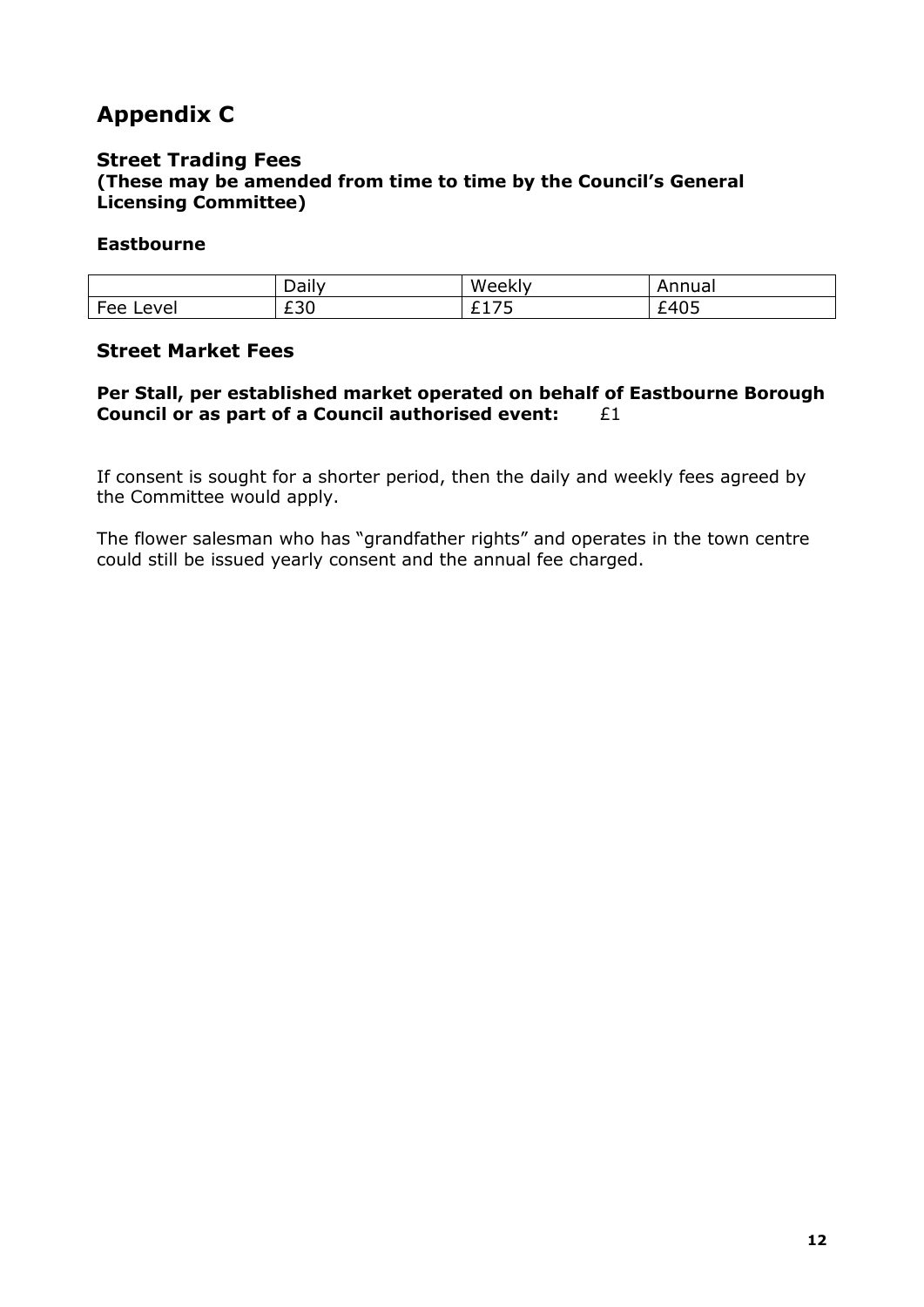## **APPENDIX D**

#### **GENERAL CONDITIONS THAT WILL NORMALLY BE ATTACHED TO STREET TRADING CONSENT**

- 1. The consent may not be transferred to any other person or business.
- 2. The consent holder shall not permit any person to exercise the consent in his/her absence, unless that person is directly employed by the consent holder, and is at least 17 years of age. That person must be duly authorised in writing by the consent holder, and of whom the Council has been informed.
- 3. The consent holder shall only trade on the days and between the times stated on the consent.
- 4. The consent holder shall only trade using the appropriate stall, barrow or basket or other receptacle or vehicle in any street, which is specified in the consent, and which has been duly inspected and authorised.
- 5. The consent holder shall not sell, expose or offer for sale any articles other than those specified on the consent.
- 6. The consent holder shall not carry on business on any street so as to cause noise, nuisance, obstruction, noxious smells, or cause danger to people/vehicles using the street complying will all highway safety and access requirements.
- 7. The consent holder shall not carry on business from any vehicle or erect or place any stall or other structure in any street except in the area specified in the consent.
- 8. The consent holder shall on all occasions, when carrying on business, be strictly sober, and conduct him/herself in a proper, civil and courteous manner. He/she shall not carry on his/her business in such a way as to cause annoyance to the occupier or person in charge of any shop, business, resident, or any person using the street in the vicinity of the pitch.
- 9. The consent holder shall at all times conduct his/her business and position any vehicle used by him/her in connection with his/her business in such a manner that no danger is likely to arise to persons trading or intending to trade.
- 10. The consent holder shall at all times conduct his/her business in a clean and tidy manner.
- 11. The consent holder shall ensure that a copy of the consent available for inspection on request by an Authorised Officer of the Council or Sussex Police. It must also be displayed on the stall/vehicle at all times trading is taking place.
- 12. The consent holder shall not permit any person to assist him/her in his/her trading unless the details and 2 passport sized photographs of that person